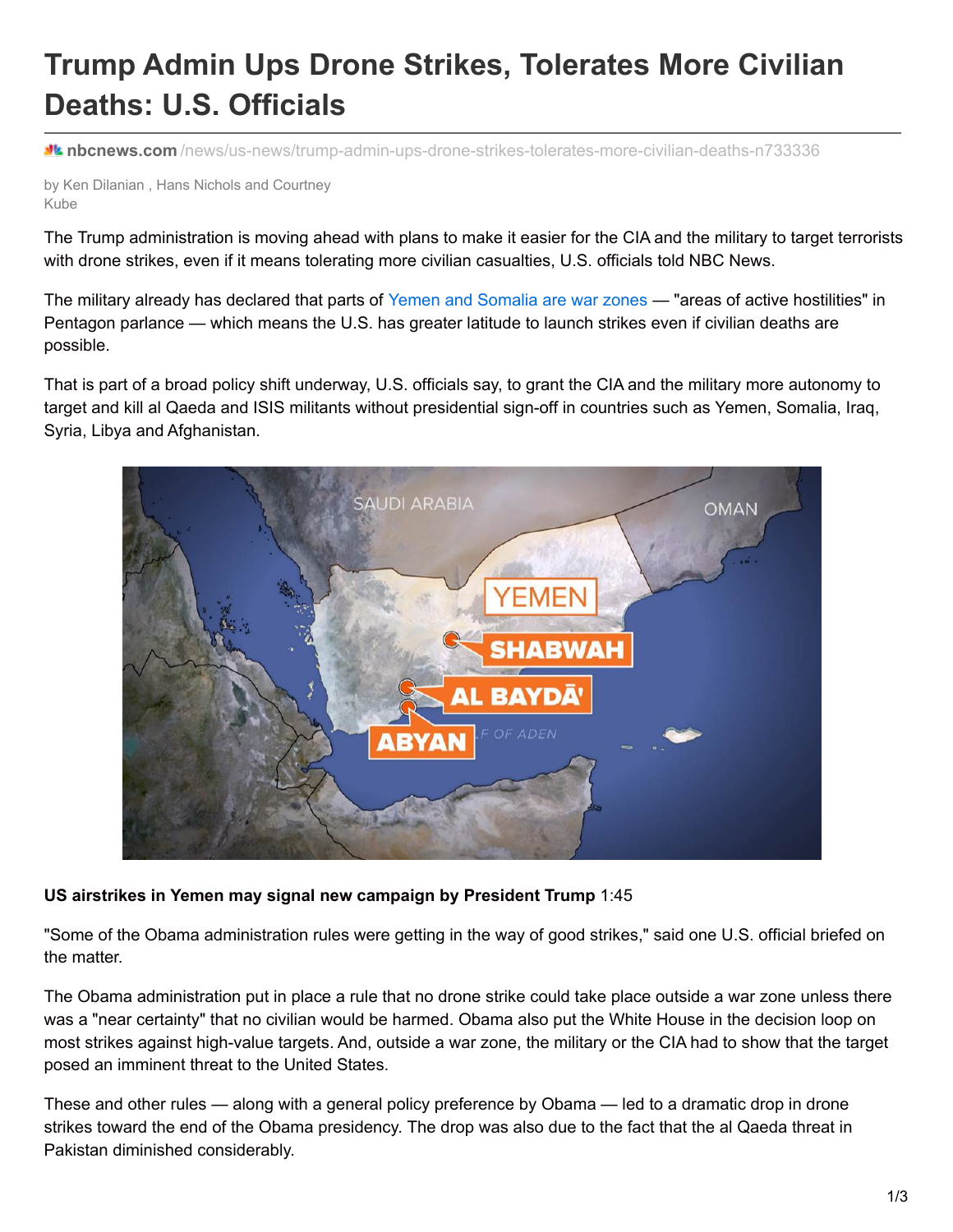""Some of the Obama administration rules were getting in the way of good strikes.""

At the height of the Obama drone campaign against al Qaeda in Pakistan, the U.S. was carrying out an average of two strikes a week, according to various organizations that track the strikes through media reports. Many of those were so-called ["signature](http://investigations.nbcnews.com/_news/2013/06/05/18781930-cia-didnt-always-know-who-it-was-killing-in-drone-strikes-classified-documents-show) strikes" against masses of militants whose names were not necessarily known.

By contrast, there were just 38 drone strikes in Yemen last year and three in Pakistan, according to Long War Journal, a web site that counts them. And the [administration](http://www.longwarjournal.org/) moved away from signature strikes, which tended to have a higher chance of mishap.

To be clear, none of this applied to the fight against ISIS in Iraq and Syria, which was and is being waged as a military campaign under the laws of war.



An unmanned U.S. Predator drone flies over Kandahar Air Field, southern Afghanistan, on Jan. 31, 2010. Kirsty Wigglesworth / AP, file

But the Obama drone rules constrained the U.S. military last year in Yemen, according to a senior U.S. official briefed on the matter. After AI Qaeda in the Arabian [Peninsula](http://www.nbcnews.com/news/us-news/what-went-wrong-inside-yemen-seal-raid-n716216) made gains, the United Arab Emirates sent troops in April to retake territory seized by the group. But the U.S. was unable to fully support the operation with drone strikes because it couldn't show that each target posed an imminent threat to Americans, the official said.

A flurry of strikes in Yemen in recent weeks, against targets that had long been previously identified, was made possible by declaring parts of Yemen a war zone, the official said. The Pentagon no longer had to show that the targets posed an imminent threat to the U.S. or declare a near certainty that no civilian would be harmed.

A military commander can decide whether the risk of civilian casualties is "proportional" to the benefit of the strike, under the international law of war.

A senior defense official said that whether the rules allow it or not, the military makes every effort to avoid civilian casualties in its targeted strikes.